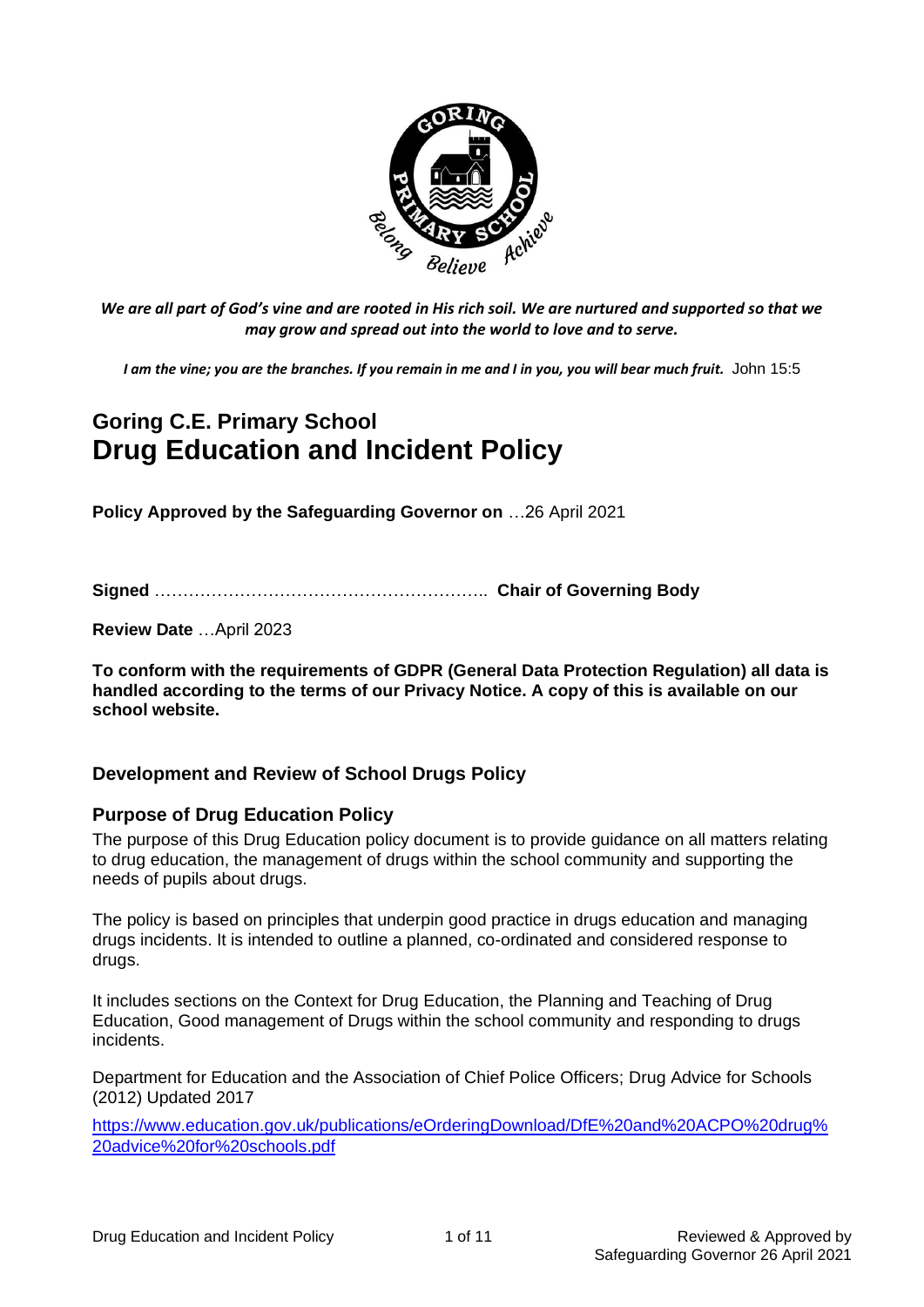Department for Education – Drugs: Guidance for Schools (2004) (not updated)

<https://www.education.gov.uk/publications/standard/publicationdetail/page1/DfES%200092%202004>

The Association of Chief Police Officers – Drugs: Guidance for police working with schools and colleges

[http://www.drugscope.org.uk/Resources/Drugscope/Documents/PDF/Education%20and%20Prev](http://www.drugscope.org.uk/Resources/Drugscope/Documents/PDF/Education%20and%20Prevention/acpomain.pdf) [ention/acpomain.pdf](http://www.drugscope.org.uk/Resources/Drugscope/Documents/PDF/Education%20and%20Prevention/acpomain.pdf)

Drug Scope (Drug Education Forum) School drug policy review process:

[http://www.drugeducationforum.com/images/dynamicImages/7715\\_684805.pdf](http://www.drugeducationforum.com/images/dynamicImages/7715_684805.pdf)

A good school drug policy will:

- clarify the school's responsibilities and the legal requirements;
- give a clear view on the use of drugs in school;
- reinforce and safeguard the health and safety of the school community;
- support young people;
- explain to the whole community the school's approach to drugs;
- give curriculum guidance on developing, implementing and monitoring drug education;
- support and train staff in the delivery of drug education;
- provide consistency in the management of drug incidents;
- ensure that the school's ethos and values are reflected in the drug education curriculum and in responses to incidents;
- create a basis for evaluation.

Oxford Drug and Alcohol Action Team – local information: <http://www.oxfordshiredaat.org/youngpeople/>

Oxfordshire Early Intervention Centres; <http://www.oxfordshire.gov.uk/cms/content/early-intervention-service>

Substance Misuse Service in Abingdon Tel: 01865 328400

Designated member of staff responsible for drug policy: Angela Wheatcroft Designated member of staff responsible for drug education and curriculum planning: Hannah Grey Designated senior member of staff responsible for the management of drug-related incidents: Angela Wheatcroft

Governor lead on drug issues: Safeguarding Governor

Goring Church of England (Aided) School has a distinctive Christian ethos that is at the centre of school life. We provide an inclusive, supportive and caring environment, shaped by Christian values in which children can learn and flourish.

#### **Ethos of our school**

The philosophy of our school is to provide a supportive and nurturing environment in which all pupils and staff are encouraged to develop their knowledge, skills, attitudes and understanding about drugs and appreciate the benefits of a healthy lifestyle.

Provision of drugs education at our school takes account of pupil's views and opinions, so that it is both appropriate to their age and ability, and relevant to their particular circumstances.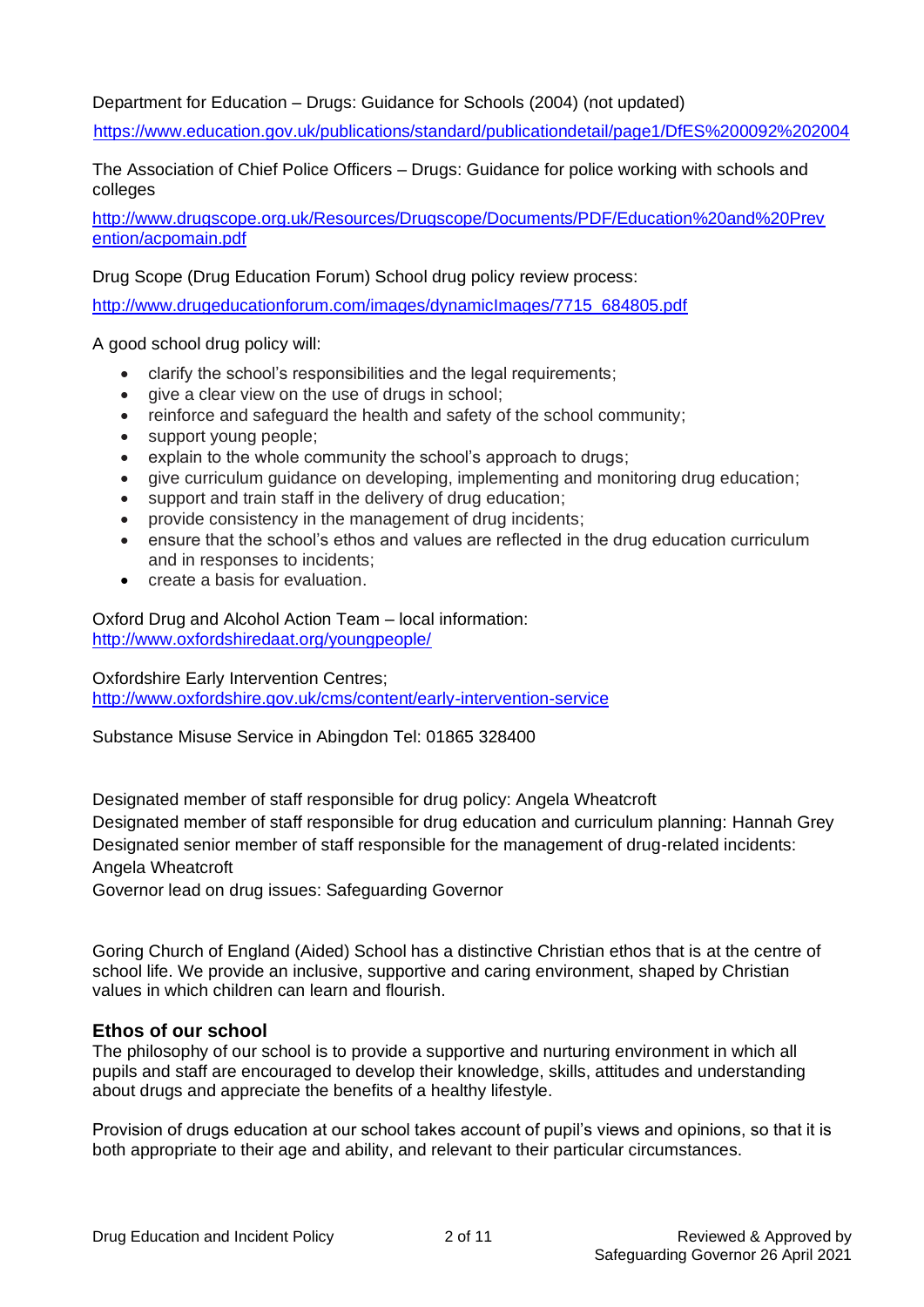## **Rationale**

It is acknowledged that our school community plays an important role in tackling drug misuse by providing drug education and pastoral support to all pupils. It is our aim to help all pupils to be able to take their place safely in our society where a wide range of drugs exist. We recognize that some drugs have beneficial effects, but also that every drug has potential harm. For this reason, all drugs need appropriate and responsible care and management. In order to be able to make informed choices, staff and pupils need to understand the nature of drugs, their social and legal status, their uses and effects.

## **Relationship to other school policies**

This policy is linked to other school policies, for example pupil behaviour and discipline, medical needs, confidentiality, anti-bullying, health and safety, equal opportunities and safeguarding.

## **External guidance and advice**

The school actively co-operates and seeks support with other agencies such as the Thames Valley Police, Social and Health Care Services, Local Education Authority, Health and other appropriate Drug Agencies to deliver its commitment to drugs education and to manage incidents of drug use and misuse. In all our planning and responses to drug issues we take careful account of LEA and national guidance, in particular *Drugs: Guidance for Schools (DFES February 2004)*

## **Definition of drugs**

In our school a drug is defined as **'***a substance people take to change the way they feel, think or behave***'.** This definition includes illegal substances and also legal substances such as: alcohol and tobacco, volatile substances, over the counter and prescription medicines. *(Drugs: Guidance for Schools (DFES February 2004) and DfE& APCO Drug Advice for Schools (DFES 2012)* 

## **Purpose of our School Drug Policy**

- Clarify the legal requirements and responsibilities of the school providing accurate information.
- Reinforce and safeguard the health and safety of pupils and others who use the school.
- To support the school's PSHE policy in helping to maintain the safety and well-being of pupils, staff and visitors.
- Clarify the school's approach to drugs for all staff, pupils, governors, parents/carers, external agencies and the wider community.
- Give guidance on developing, implementing and monitoring the drug education programme.
- Enable staff to manage drugs on school premises, and any incident that occur, with confidence and consistency, and in the best interests of these involved.
- Ensure that the response to incidents involving drugs complements the overall approach to drug education and the values and ethos of the school.
- Provide a basis for evaluating the effectiveness of the school drug education programme and the management of incidents involving illegal and other unauthorised drugs.
- Reinforce the role of the school in contributing to local and national strategies.

## **The aim of drug education in our school**

The aim of drug education is to provide opportunities for pupils to develop their **knowledge, skills, attitudes** and **understanding** about drugs and appreciate the benefits of a healthy lifestyle, relating this to their own and others' actions.

Drug education is an important aspect of the curriculum for our school. The intention is to:

• Increase pupils' knowledge and understanding and clarify misconceptions about: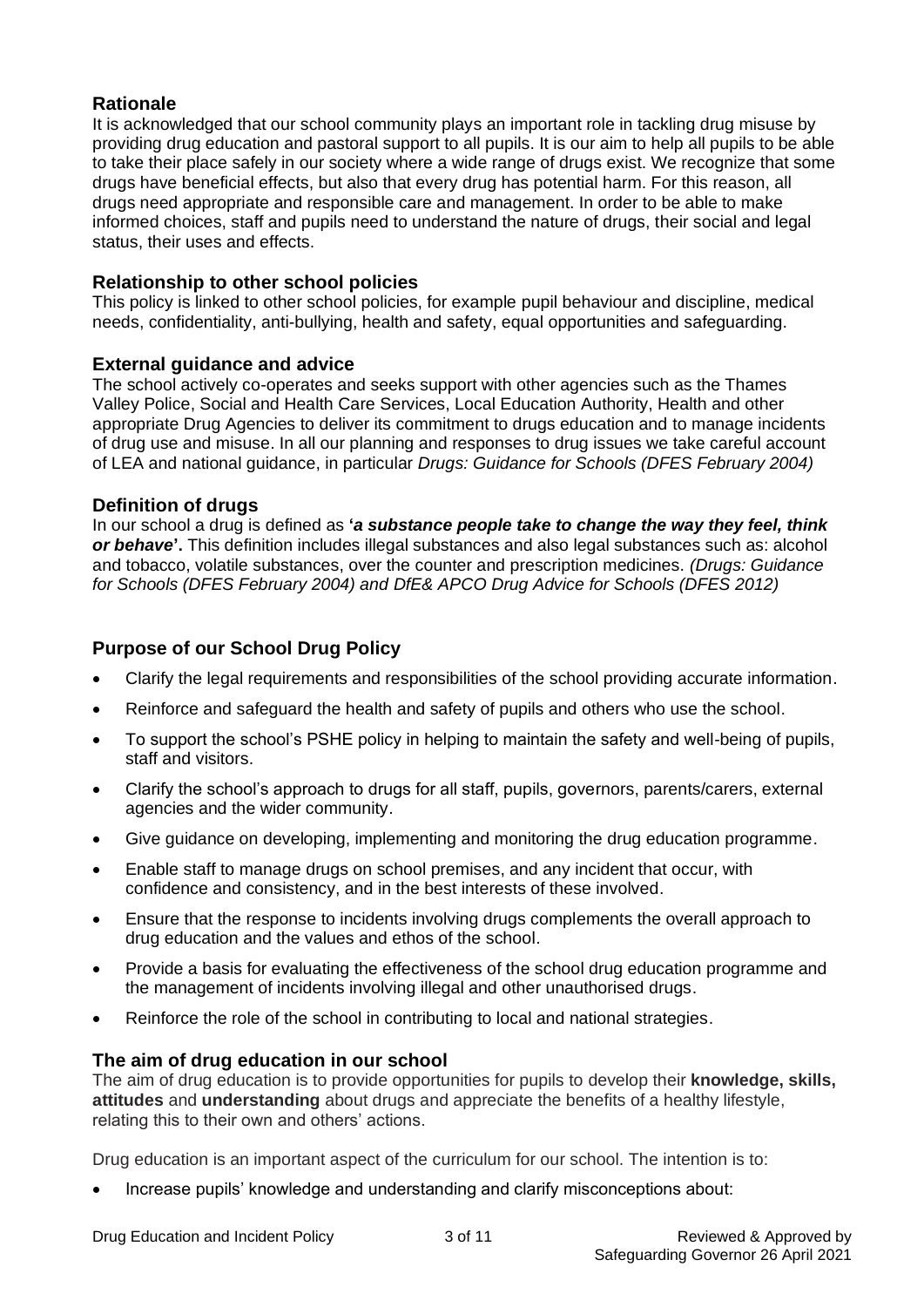- o the short- and long-term effects and risks of drugs
- o the rules and laws relating to drugs
- o the impact of drugs on individuals, families and communities
- o the prevalence and acceptability of drug use among peers
- $\circ$  the complex moral, social, emotional and political issues surrounding drugs.
- Develop pupils' personal and social skills to make informed decisions and keep themselves safe and healthy, including:
	- o assessing, avoiding and managing risk
	- o communicating effectively
	- o resisting pressures
	- o finding information, help and advice
	- o devising problem-solving and coping strategies
	- o developing self-awareness and self-esteem.
- Enable pupils to explore their own and other peoples' attitudes towards drugs, drug use and drug users, including challenging stereotypes, and exploring media and social influences.

## **The role of the headteacher and governing body**

The headteacher takes overall responsibility for the policy and its implementation, for liaison with the Governing body, LA and appropriate outside agencies. The headteacher, therefore, should be notified immediately of any drugs related incident. Staff should make safe any evidence or the scene of such an incident including an assessment of whether it is safe to remove items or if best left to professional help. The Headteacher will ensure that all staff dealing with substance issues are adequately trained and supported.

The Safeguarding Governor is the link governor for Drugs Education.

## **The role of the PSHE coordinator**

The PSHE coordinator is responsible for coordinating Drugs Education. These responsibilities include:

- Ensuring that the policy is regularly evaluated and reviewed;
- Implementing monitoring systems in school.
- Coordinating links with outside agencies.
- Useful teaching resources
	- o PSHE Association [https://www.pshe-association.org.uk](https://www.pshe-association.org.uk/)
	- o FRANK [http://talktofrank.com](http://talktofrank.com/)
	- o Alcohol and Drug Education and Prevention service (ADEPIS) [http://mentor-adepis.org](http://mentor-adepis.org/)

## **Dissemination of the policy**

The policy will be distributed to all staff and governors and is available to parents/carers, pupils and relevant outside agencies. It is included in induction sessions for new staff, pupils, parents and governors and this policy is a regular item in staff, SMT and governor meetings to monitor the progress of drug education.

## **Drugs on school premises**

The legal definition of premises of a school includes everything within the property boundaries including buildings, outbuildings, playgrounds, fields, swimming pool, nature garden and bike sheds, and extends to include other settings such as vehicles, boats, marquees or any venue managed by the school at the time (e.g., premises of a school trip or visit).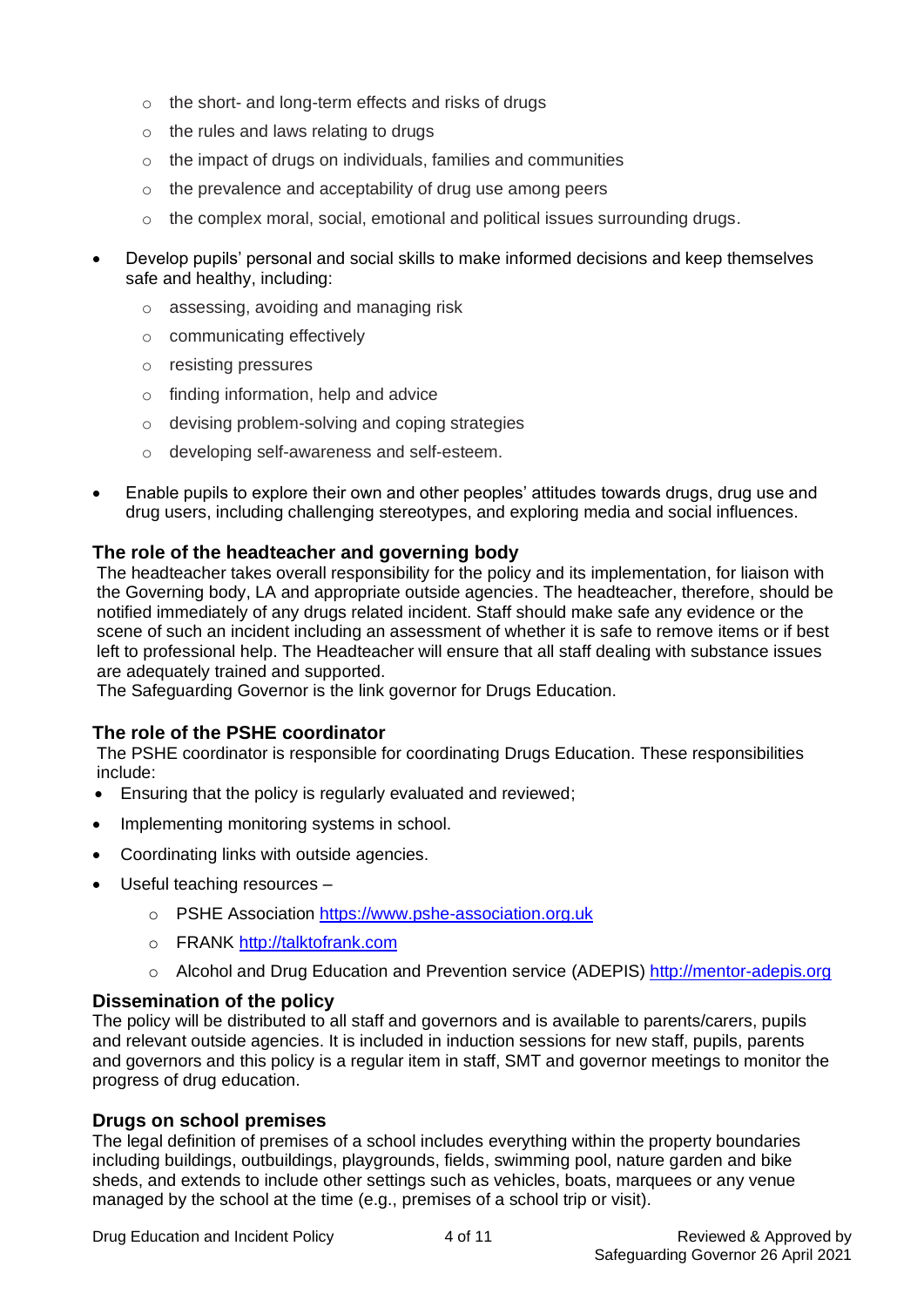Pupils, staff and visitors to the premises are made aware of the school's drug policy, as necessary.

#### **Illegal drugs, smoking and alcohol on the school premises**

It is understood by the whole school community that the possession, use or supply of illegal and other unauthorised drugs within the school boundaries is unacceptable.

The school is designated a 'no smoking' area for staff and visitors, and we look to everyone, including parents/carers to support this policy. If pupils are found smoking on site, the Headteacher will be informed immediately.

Alcohol may only be consumed on the school premises for events organised by members of staff, governors or PTA, which take place after the end of the school day. Verbal permission must be obtained from the senior management team prior to the event. The organisers are responsible for ensuring that all those consuming alcohol are over the age of 18. Staff should not drink alcohol during normal school hours or whilst supervising children.

To protect the health and safety of the school community regular checks will be made of the site to ensure that drug paraphernalia, particularly needles and syringes, are cleared away safely and legally (see Appendix C).

The school will ensure that potentially hazardous substances are stored safely, and pupils will be supervised if it is necessary that they come into contact with them in the course of their work. Pupils are not permitted to be in possession of "sniffable" products.

### **Prescribed drugs on the school premises**

In our school we follow the recommendations of the Oxfordshire Health and Safety guidelines and DfE guidance 'Supporting Pupils with Medical Needs' 1996. (Drug Policy – Management of Medicines).

An up-to-date list of children taking prescribed drugs (e.g. asthma or diabetes) will be circulated to staff. Parents must notify in writing if any medicines need to be taken during school hours. Staff may administer prescription medicines if parents have completed the required form, but this is at the discretion of the staff. It is the parents' responsibility to ensure safe administration of medicines during school hours. No other medicines should be kept in school. Prescription medicines will be kept either in the staffroom fridge or a locked cupboard in the office, save for asthma inhalers, which will be kept by the child or, in the case of infants, by the class teacher.

In certain cases, prescribed emergency medicines (e.g. for anaphylactic shock) may be kept on the school premises. These are to be kept in specifically allocated places out of children's reach and are to be administered by named, trained staff only. Details of these medicines and their location are kept in the staff room and the office. Supply teachers are informed of this.

#### **Non-prescription drugs**

Drugs that have not been prescribed will not be held on the school premises under any circumstances.

Should a parent/carer require non-prescription drugs to be issued to their child on the school premises they will need to arrange for the drug to be brought to the school by an authorised adult, administered by that adult and then immediately removed from the premises.

If the authorised adult is not the parent or legal guardian of the child, written authority from the parent or guardian will be required before the drugs can be administered.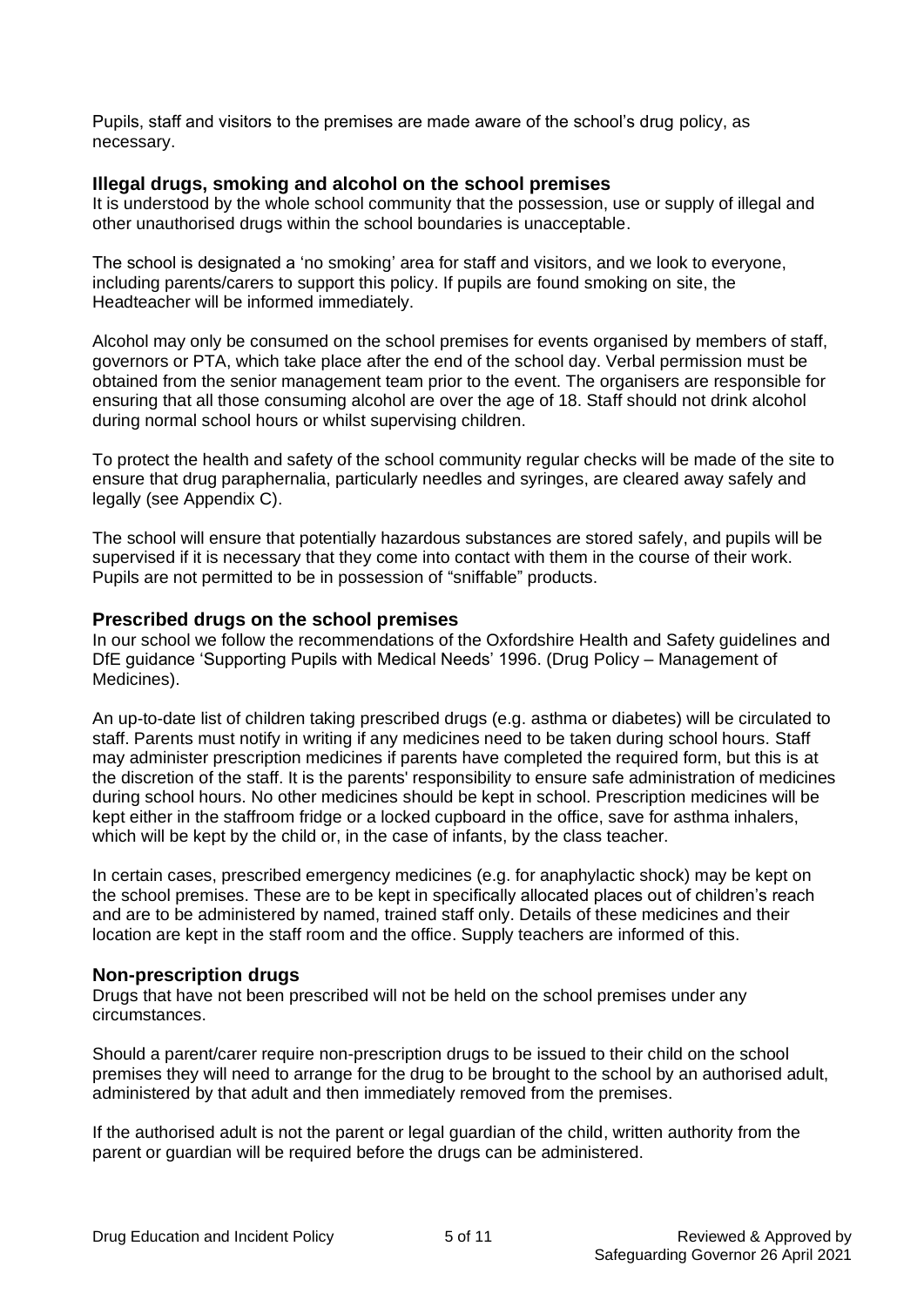Non-prescription medicines will not be administered by any member of staff with the exception of travel sickness medication for the return journey on a school trip. Written information, confirming the dosage, must accompany the medication.

#### **Drug incident: where substance misuse or supply is suspected.**

The first concern whilst managing drugs is the health and safety of our school community and meeting the pastoral needs of pupils.

Staff will follow the flow chart in Appendix A of this policy, found in the *Drugs: Guidance for Schools* (DFES, February 2004*)*, pages 117–118*.* See also Appendix B for procedures in a medical emergency.

The Headteacher will then assess the school's legal requirements, this may include the involvement of appropriate outside agencies, and the proposed school response, the involvement of parents/carers, the arrangements for recording and informing other agencies, and the Health & Safety procedures (see Health & Safety policy) including safe handling of suspect substances.

All incidents will be recorded on a school incident form (*see Appendix D).*

The consequences of such incidents involving pupils will follow broadly the same procedures as laid down in the school Behaviour Policy.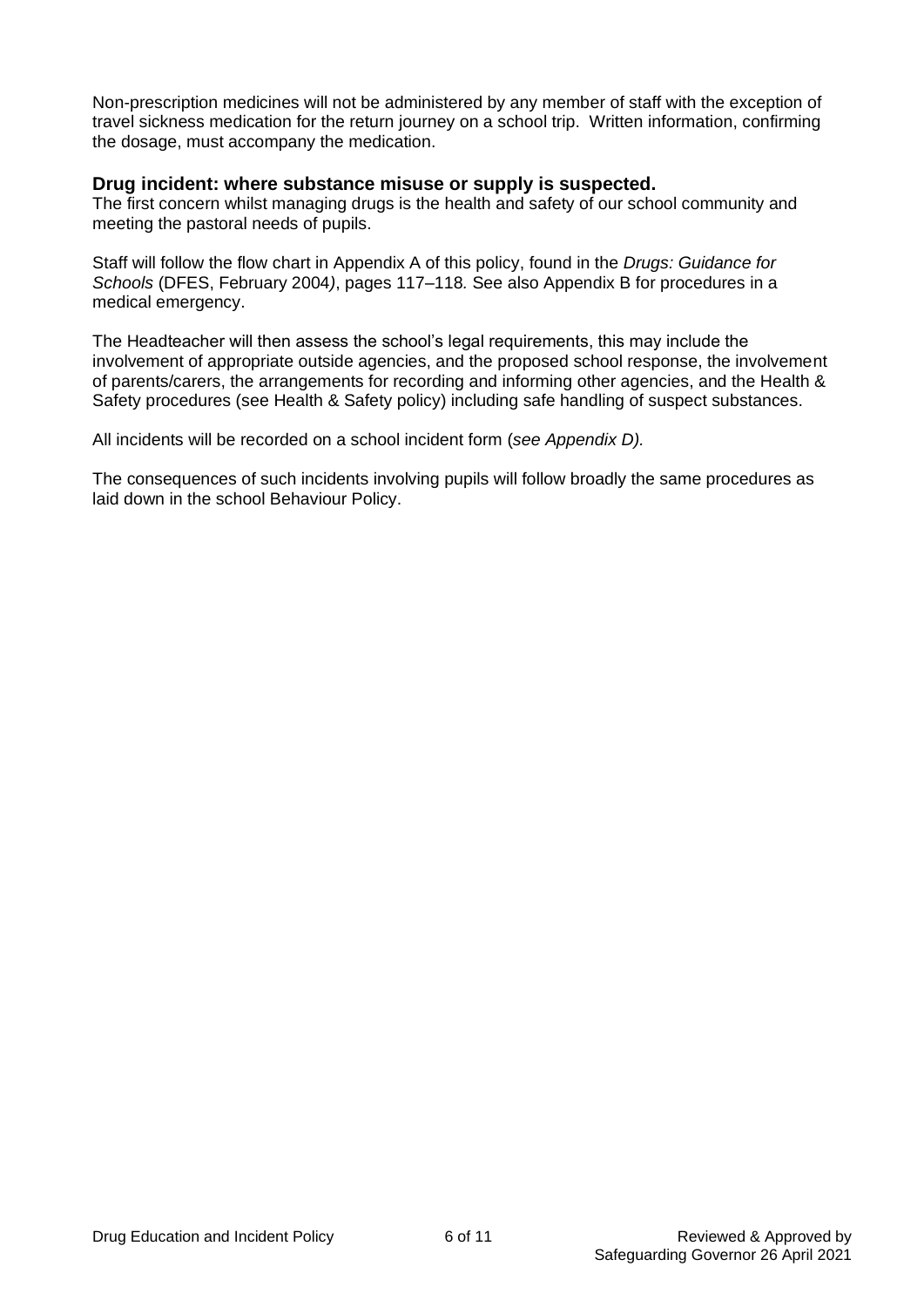## **Appendix A: Responding to incidents involving drugs**



Source: Department for Education and Skills (2004), 'Drugs: Guidance for Schools', February, Appendix 8, pp. 117–18.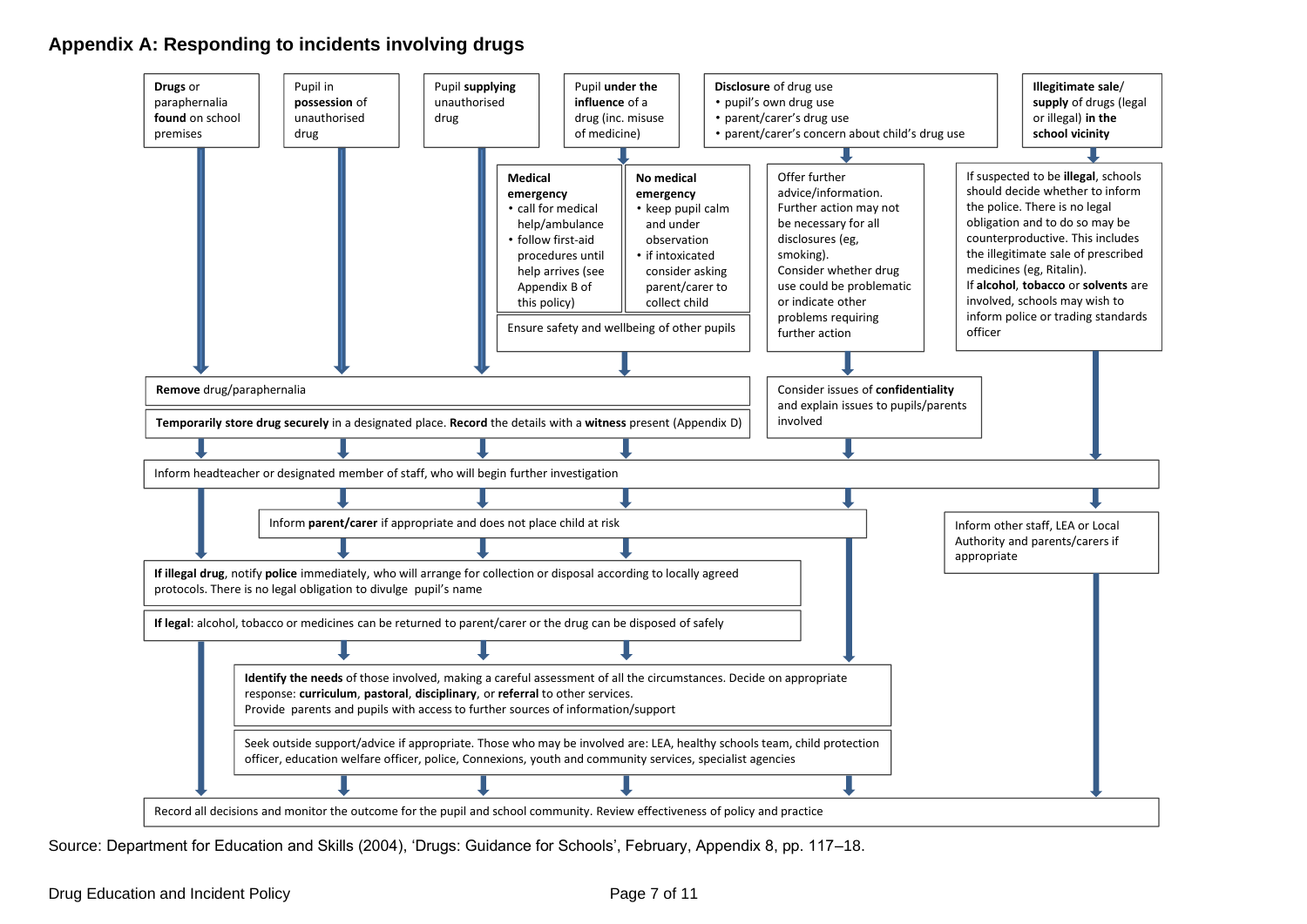## **APPENDIX B: DRUGS SITUATIONS – MEDICAL EMERGENCIES**

The procedures for an emergency apply when a child or young person or others are at immediate risk of harm. A person who is unconscious, having trouble breathing, seriously confused or disorientated or who has taken a harmful toxic substance, should be responded to as an emergency.

Your main responsibility is for any pupil at immediate risk, but you also need to ensure the well-being and safety of others. Put into practice your school's first aid procedures.

## **IF IN ANY DOUBT, CALL MEDICAL HELP.**

#### **ALWAYS:**

- assess the situation
- if it is a medical emergency, send for medical help and an ambulance

#### **BEFORE ASSISTANCE ARRIVES: If the person is conscious:**

- ask the person what has happened and to identify any drug used
- collect any drug sample and any vomit for medical analysis
- **do not** induce vomiting
- keep the person under observation, warm and quiet

#### **BEFORE ASSISTANCE ARRIVES: If the person is unconscious:**

- ensure that the person can breathe and place in recovery position
- **do not move the person** if they have fallen, as a fall may have led to spinal or other serious injury which may not be obvious
- **do not** give anything by mouth
- **do not** attempt to make the person sit or stand
- **do not** leave the person unattended or in the charge of another pupil.

#### **WHEN MEDICAL HELP ARRIVES:**

• pass on any available information and any vomit and drug samples.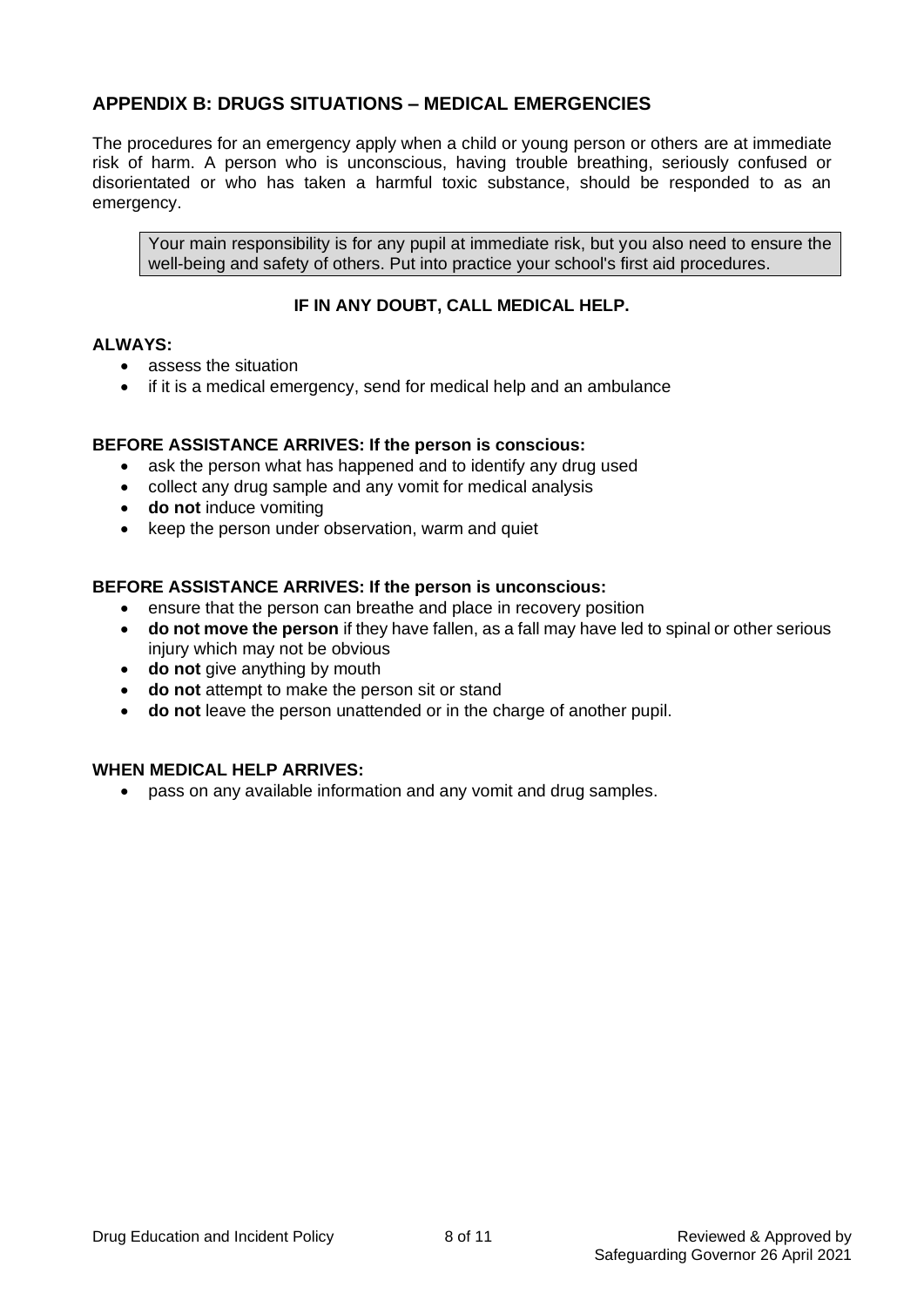## **APPENDIX C: COLLECTION OF HYPODERMIC NEEDLES**

Schools and colleges should be vigilant in checking premises and grounds for health and safety hazards including signs of any discarded equipment, which may be drug related. If needles or syringes are found they should not be touched.



## What are the hazards?

If a skin puncture is caused by a hypodermic needle the injured person is potentially infected with viruses including Hepatitis B and C, and HIV.

#### If you find a needle or syringe: DO PHONE! DON T TOUCH!

- If it s in a public place PLEASE phone the District Council to arrange to have it picked up: Remember the exact location if possible stay
- at the site until the Collection Team arrive. Tell the owner if it s on private land or in a
- building.
- If you want to do something at your own risk, cover with a strong box or drinks can.

## DO PHONE! DON T TOUCH!

Don't put the needle / syringe in a litter bin.

#### If you receive a needlestick injury:

Encourage the injury to bleed by gently squeezing.

#### DO NOT SUCK THE WOUND!

- Wash the area with soap and running water for at least five minutes.
- Cover with a waterproof plaster.
- Immediately visit your Doctor or Accident and **Emergency Department where you should** enquire about the relevant immunisation.

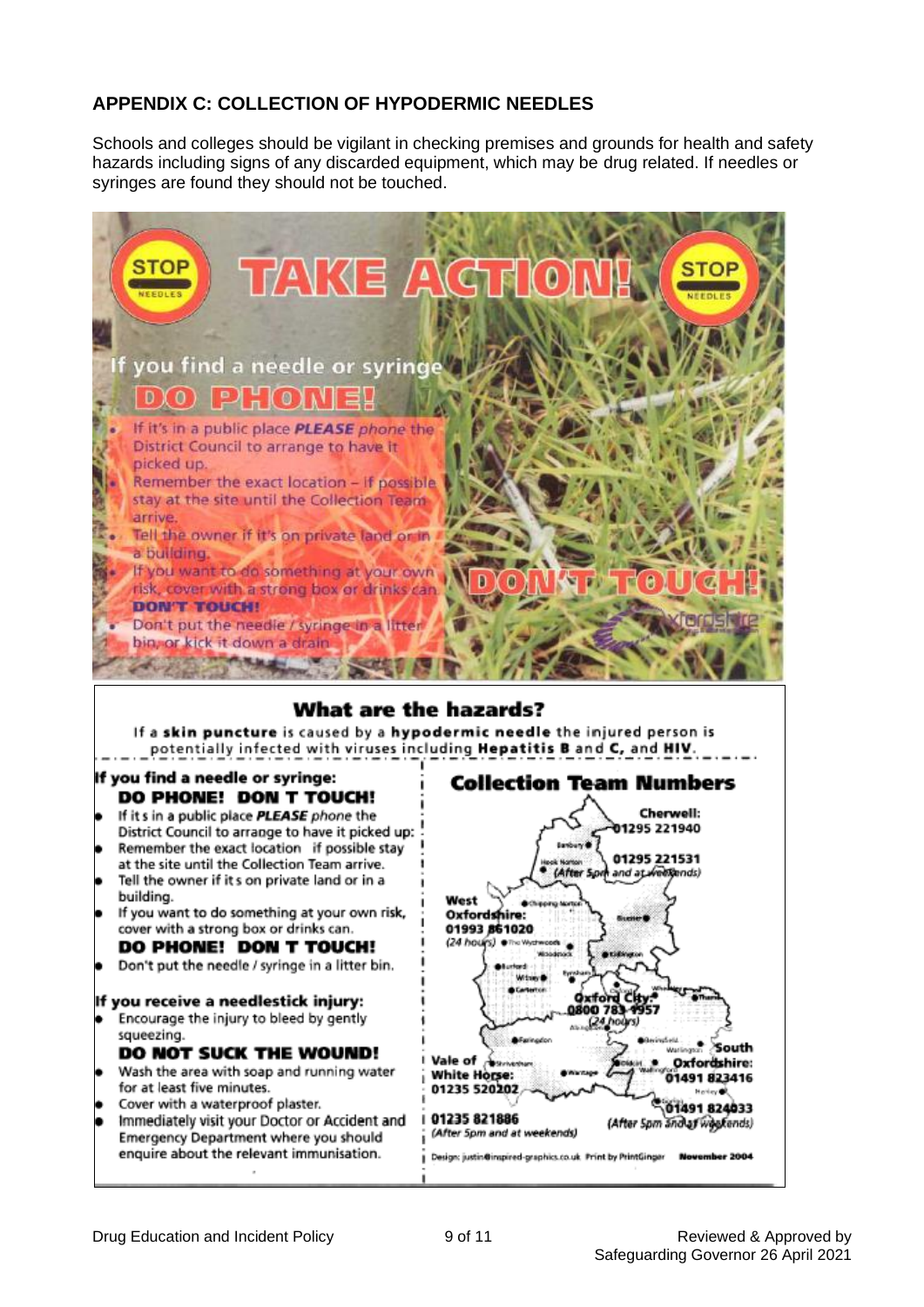## **APPENDIX D: Record of incident involving unauthorised drug use**

- 1 For help and advice, contact the LA<br>2 Complete this form WITHOUT identi
- 2 Complete this form WITHOUT identifying the pupil involved<br>3 Copy the form
- Copy the form
- 4 Send the copy within 24 hours of the incident to the LA<br>5 KEEP the original, adding the pupil's name and form  $-$
- KEEP the original, adding the pupil's name and form store securely

| Tick to indicate the category:                       |                                     |  |
|------------------------------------------------------|-------------------------------------|--|
| Drug or paraphernalia found ON school premises       | Pupil disclosure of drug use        |  |
| Emergency/Intoxication                               | Disclosure of parent/carer drug use |  |
| Pupil in possession of unauthorised drug             | Parent/care expresses concern       |  |
| Pupil supplying unauthorised drug on school premises | Incident OFF school premises        |  |

| Name of pupil *:                                                  | Name of school:                                     |
|-------------------------------------------------------------------|-----------------------------------------------------|
| Pupil's form *:<br>(*for school records only)                     | Time of incident::<br>am/pm                         |
| Age of pupil:<br>MALE / FEMALE                                    | Date of incident:                                   |
| Ethnicity of pupil **:                                            |                                                     |
| Tick box if second or subsequent incident involving<br>same pupil | Report form completed by:                           |
| First Aid given? YES NO                                           | Ambulance/Doctor called YES<br><b>NO</b>            |
| .                                                                 |                                                     |
| Drug involved (if known):<br>(eg. Alcohol, paracetamol, Ecstasy)  | Drug found/removed? YES / NO<br>Where found/seized: |
| Senior staff involved:                                            | Name and signature of witness:                      |
|                                                                   | Disposal arranged with (police/parents/other):      |
|                                                                   | At time:                                            |
|                                                                   | If police, incident reference number:               |
| Name of parent/carer informed *:                                  | (* for school records only)                         |
| Informed by:                                                      | At time:                                            |